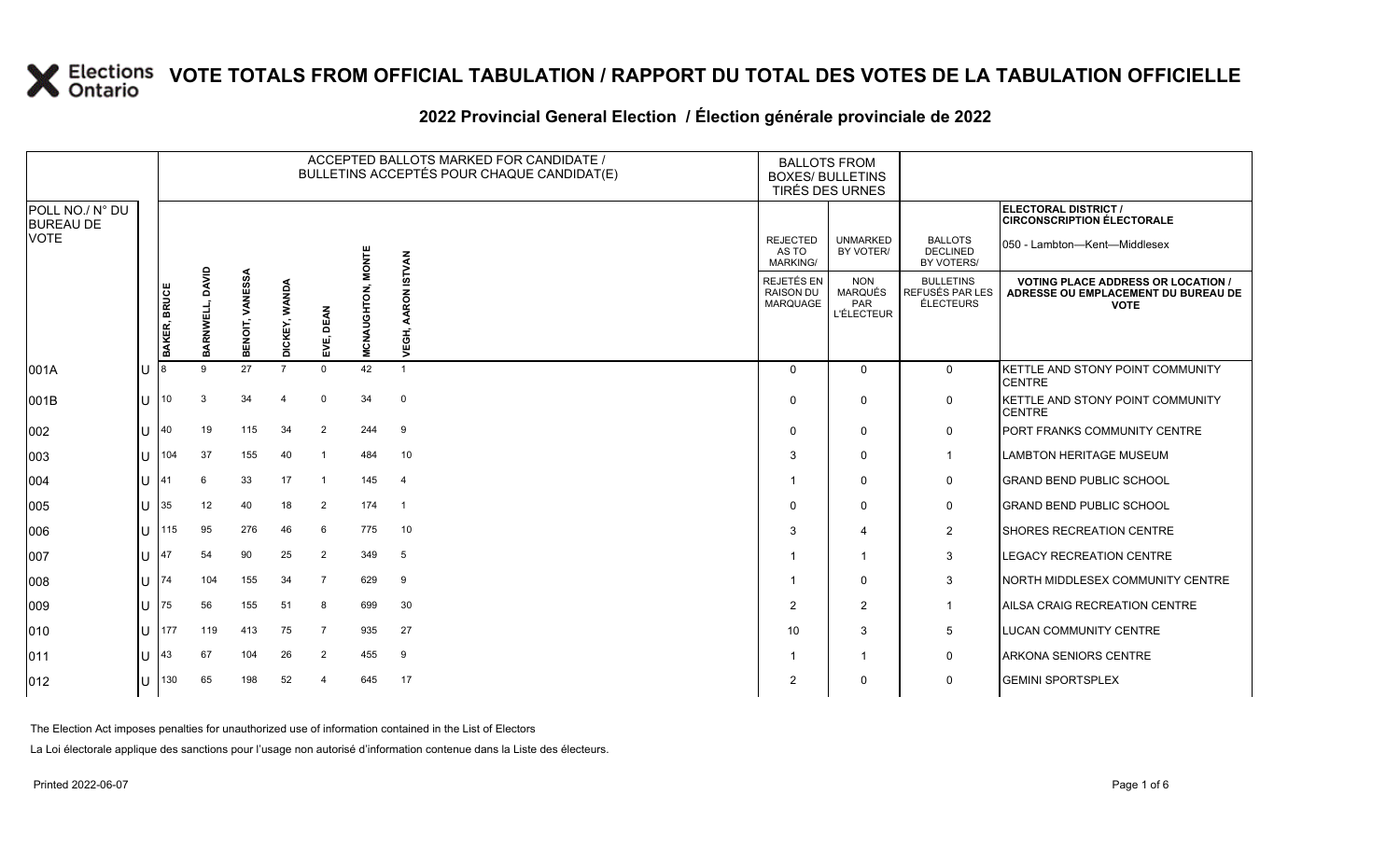#### **2022 Provincial General Election / Élection générale provinciale de 2022**

|                                     |                       |              |                    |                 |                         |                  |              | ACCEPTED BALLOTS MARKED FOR CANDIDATE /<br>BULLETINS ACCEPTÉS POUR CHAQUE CANDIDAT(E) | <b>BALLOTS FROM</b><br><b>BOXES/ BULLETINS</b><br>TIRÉS DES URNES |                                                          |                                                         |                                                                                                 |
|-------------------------------------|-----------------------|--------------|--------------------|-----------------|-------------------------|------------------|--------------|---------------------------------------------------------------------------------------|-------------------------------------------------------------------|----------------------------------------------------------|---------------------------------------------------------|-------------------------------------------------------------------------------------------------|
| POLL NO./ N° DU<br><b>BUREAU DE</b> |                       |              |                    |                 |                         |                  |              |                                                                                       |                                                                   |                                                          |                                                         | <b>ELECTORAL DISTRICT /</b><br><b>CIRCONSCRIPTION ÉLECTORALE</b>                                |
| <b>VOTE</b>                         |                       |              |                    |                 |                         |                  | <b>MONTE</b> | <b>ISTVAN</b>                                                                         | <b>REJECTED</b><br>AS TO<br><b>MARKING/</b>                       | <b>UNMARKED</b><br>BY VOTER/                             | <b>BALLOTS</b><br><b>DECLINED</b><br>BY VOTERS/         | 050 - Lambton-Kent-Middlesex                                                                    |
|                                     |                       | BAKER, BRUCE | DAVID<br>BARNWELL, | BENOIT, VANESSA | <b>WANDA</b><br>DICKEY, | <b>DEAN</b><br>옶 | MCNAUGHTON,  | $\overline{6}$<br>공<br>ÿ                                                              | REJETÉS EN<br><b>RAISON DU</b><br><b>MARQUAGE</b>                 | <b>NON</b><br><b>MARQUÉS</b><br>PAR<br><b>L'ÉLECTEUR</b> | <b>BULLETINS</b><br>REFUSÉS PAR LES<br><b>ÉLECTEURS</b> | <b>VOTING PLACE ADDRESS OR LOCATION /</b><br>ADRESSE OU EMPLACEMENT DU BUREAU DE<br><b>VOTE</b> |
| 013                                 | ПT                    | l29          | 12                 | 42              | 17                      | $\mathbf{1}$     | 101          | 6                                                                                     | $\Omega$                                                          | $\mathbf{0}$                                             | $\mathbf{0}$                                            | COLDSTREAM COMMUNITY CENTRE                                                                     |
| 014                                 | $\lfloor \rfloor$  24 |              | 11                 | 26              | 3                       | $\mathbf 0$      | 113          | $\overline{4}$                                                                        | $\Omega$                                                          | $\Omega$                                                 | 0                                                       | <b>COLDSTREAM COMMUNITY CENTRE</b>                                                              |
| 015                                 | ΠT                    | 200          | 72                 | 339             | 86                      | 8                | 842          | 17                                                                                    | 3                                                                 |                                                          | -1                                                      | <b>BRYANSTON COMMUNITY CENTRE</b>                                                               |
| 016                                 | $ U $ 38              |              | 139                | 138             | 25                      | 10               | 498          | 12                                                                                    |                                                                   | 2                                                        | $\mathbf 1$                                             | TRINITY ANGLICAN CHURCH                                                                         |
| 017                                 | ΠL                    | 14           | 15                 | 31              | 5                       | $\overline{4}$   | 174          | $\overline{1}$                                                                        | $\Omega$                                                          | $\Omega$                                                 | $\mathbf 0$                                             | <b>KERWOOD FIRE HALL</b>                                                                        |
| 018                                 | ΠT                    | 160          | 89                 | 338             | 80                      | 14               | 858          | 36                                                                                    | $\overline{2}$                                                    | 3                                                        | 3                                                       | <b>WEST MIDDLESEX MEMORIAL CENTRE</b>                                                           |
| $ 019\rangle$                       | ΠT                    | 197          | 70                 | 192             | 40                      | 10               | 426          | 22                                                                                    | 5                                                                 |                                                          | 3                                                       | <b>WESTMOUNT CHRISTIAN REFORMED</b><br><b>CHURCH</b>                                            |
| 020                                 | $\mathbf{H}$          | 144          | 116                | 293             | 58                      | 9                | 823          | 22                                                                                    | 4                                                                 | 4                                                        | $\mathbf 0$                                             | <b>EAST CHRISTIAN REFORMED CHURCH</b>                                                           |
| 021                                 | ΠT                    | 150          | 80                 | 293             | 71                      | 8                | 840          | 23                                                                                    | 6                                                                 | 6                                                        | $\mathbf 0$                                             | <b>TRI-TOWNSHIP ARENA</b>                                                                       |
| 022                                 | ПT                    | 266          | 119                | 387             | 80                      | 8                | 982          | 26                                                                                    | 7                                                                 | 17                                                       | $\mathbf 1$                                             | KOMOKA AND DISTRICT COMMUNITY<br><b>CENTRE</b>                                                  |
| 023                                 | $\mathbf{U}$          | 102          | 42                 | 197             | 48                      | 3                | 467          | 11                                                                                    | $\overline{2}$                                                    |                                                          | $\overline{2}$                                          | DELAWARE COMMUNITY CENTRE                                                                       |
| 024                                 | $\mathbf{H}$          | 33           | 65                 | 156             | 30                      | 19               | 384          | 12                                                                                    | 2                                                                 | 2                                                        | -1                                                      | <b>BROOKE-ALVINSTON-INWOOD COMMUNITY</b><br><b>CENTRE</b>                                       |
| $ 025\rangle$                       | IU.                   | 59           | 70                 | 173             | 41                      | 12               | 557          | 11                                                                                    |                                                                   | $\mathbf 0$                                              | -1                                                      | <b>GLENCOE AGRICULTURAL HALL</b>                                                                |

The Election Act imposes penalties for unauthorized use of information contained in the List of Electors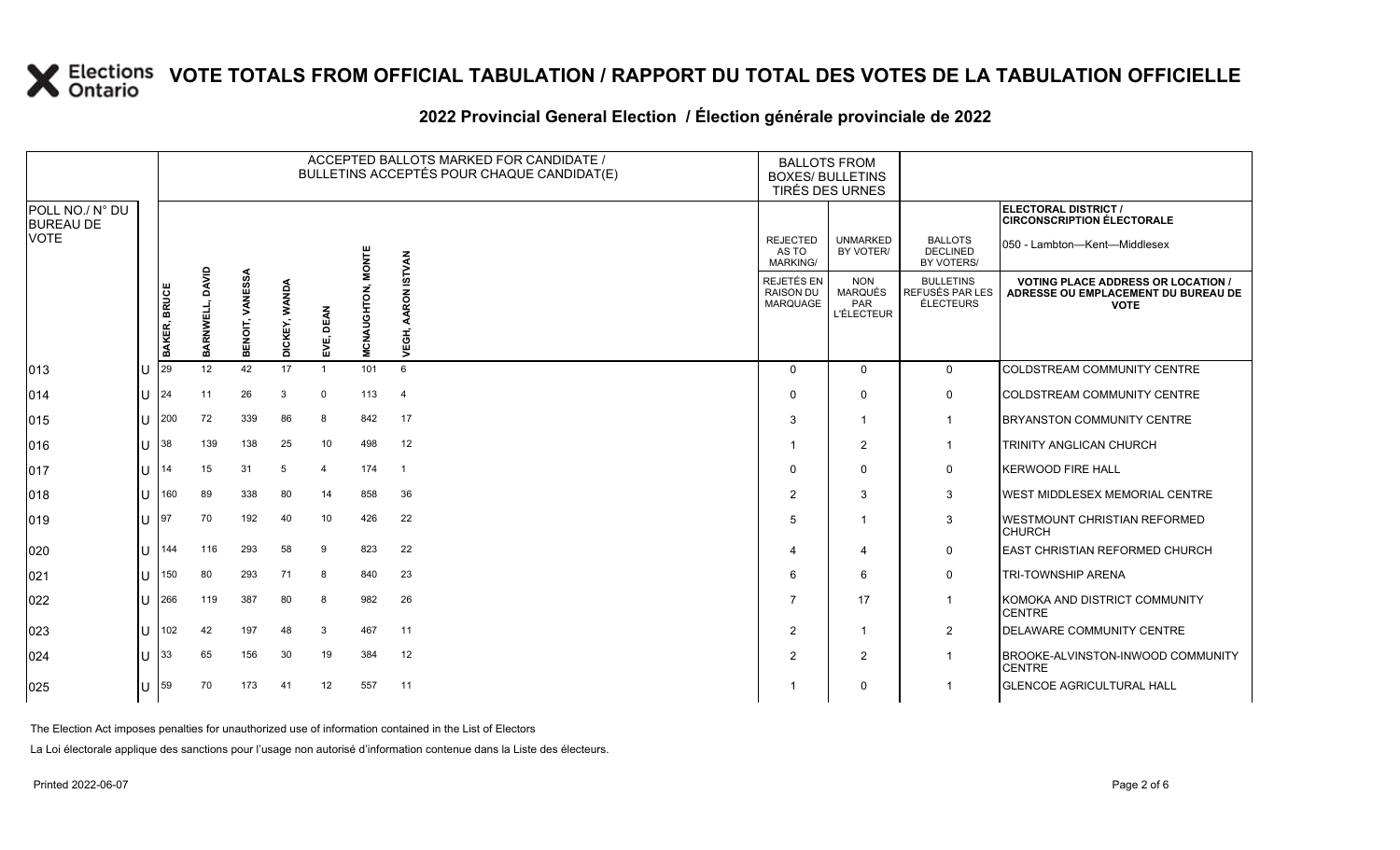#### **2022 Provincial General Election / Élection générale provinciale de 2022**

|                                     |    |              |                       |                 |               |                |              | ACCEPTED BALLOTS MARKED FOR CANDIDATE /<br>BULLETINS ACCEPTÉS POUR CHAQUE CANDIDAT(E) |                                             | <b>BALLOTS FROM</b><br><b>BOXES/ BULLETINS</b><br>TIRÉS DES URNES |                                                  |                                                                                               |
|-------------------------------------|----|--------------|-----------------------|-----------------|---------------|----------------|--------------|---------------------------------------------------------------------------------------|---------------------------------------------|-------------------------------------------------------------------|--------------------------------------------------|-----------------------------------------------------------------------------------------------|
| POLL NO./ N° DU<br><b>BUREAU DE</b> |    |              |                       |                 |               |                |              |                                                                                       |                                             |                                                                   |                                                  | ELECTORAL DISTRICT /<br><b>CIRCONSCRIPTION ÉLECTORALE</b>                                     |
| <b>VOTE</b>                         |    |              |                       |                 |               |                | <b>MONTE</b> | <b>ISTVAN</b>                                                                         | <b>REJECTED</b><br>AS TO<br><b>MARKING/</b> | <b>UNMARKED</b><br>BY VOTER/                                      | <b>BALLOTS</b><br><b>DECLINED</b><br>BY VOTERS/  | 050 - Lambton-Kent-Middlesex                                                                  |
|                                     |    | BAKER, BRUCE | DAVID<br>RNWELL,<br>图 | BENOIT, VANESSA | DICKEY, WANDA | DEAN<br>EVË,   | MCNAUGHTON,  | $\mathbf{r}$<br>ш<br>>                                                                | REJETÉS EN<br><b>RAISON DU</b><br>MARQUAGE  | <b>NON</b><br><b>MARQUÉS</b><br>PAR<br><b>L'ÉLECTEUR</b>          | <b>BULLETINS</b><br>REFUSÉS PAR LES<br>ÉLECTEURS | <b>VOTING PLACE ADDRESS OR LOCATION</b><br>ADRESSE OU EMPLACEMENT DU BUREAU DE<br><b>VOTE</b> |
| 026                                 | lU | 14           | 9                     | 24              |               | 3              | 122          | 2                                                                                     | $\Omega$                                    | $\Omega$                                                          | $\mathbf{0}$                                     | <b>EKFRID COMMUNITY CENTRE</b>                                                                |
| 027                                 | lu | 16           | 10                    | 35              | 15            | $\overline{2}$ | 136          | $\mathbf{3}$                                                                          |                                             | $\boldsymbol{\Delta}$                                             | $\mathbf 0$                                      | <b>EKFRID COMMUNITY CENTRE</b>                                                                |
| 028                                 | lu | 17           | 19                    | 43              | 10            | $\overline{2}$ | 154          | 6                                                                                     | 2                                           | $\mathbf{0}$                                                      | 0                                                | MELBOURNE AGRICULTURAL SOCIETY HALL                                                           |
| 029                                 | lU | 15           | 18                    | 51              | 7             | $\Omega$       | 94           | 5                                                                                     | -1                                          | $\Omega$                                                          | $\mathsf{O}$                                     | MELBOURNE AGRICULTURAL SOCIETY HALL                                                           |
| 030                                 | lu | 38           | 57                    | 121             | 16            | 11             | 586          | 26                                                                                    | $\overline{2}$                              | -1                                                                | $\mathbf 0$                                      | <b>FLORENCE COMMUNITY CENTRE</b>                                                              |
| 031                                 | lu | 6            | 25                    | 36              | 5             | $\overline{4}$ | 182          | 4                                                                                     | $\Omega$                                    | $\mathbf{0}$                                                      | $\mathsf{O}$                                     | ZONE TOWNSHIP SCHOOL                                                                          |
| 032                                 | lu | 17           | 15                    | 37              | 7             | 9              | 157          | 5                                                                                     | $\Omega$                                    | $\Omega$                                                          | $\mathbf 1$                                      | ZONE TOWNSHIP SCHOOL                                                                          |
| 033                                 | lu | 10           | 14                    | 41              | 6             | $\overline{4}$ | 133          | $\mathbf 0$                                                                           | $\Omega$                                    | $\Omega$                                                          | $\mathbf 0$                                      | ROYAL CANADIAN LEGION #583                                                                    |
| 034                                 | lU | 15           | 23                    | 37              | 8             | -1             | 123          | $\overline{1}$                                                                        | $\overline{2}$                              | $\Omega$                                                          | $\mathbf 0$                                      | ROYAL CANADIAN LEGION #583                                                                    |
| 035                                 | lU |              | 2                     | 34              |               | $\mathbf 0$    | 14           | $\mathbf{0}$                                                                          |                                             | $\Omega$                                                          | $\mathsf{O}$                                     | <b>WALPOLE ISLAND SPORTS COMPLEX</b>                                                          |
| 036                                 | lU | 77           | 126                   | 250             | 39            | 11             | 606          | 33                                                                                    | $\overline{2}$                              | $\mathbf{0}$                                                      | $\mathbf 1$                                      | WALLACEBURG CHRISTIAN REFORMED<br><b>CHURCH</b>                                               |
| 037                                 | lU | 51           | 45                    | 170             | 21            | 6              | 522          | 19                                                                                    | -1                                          | $\mathbf{0}$                                                      | $\mathsf{O}$                                     | <b>FIRST BAPTIST CHURCH</b>                                                                   |
| 038                                 | lυ |              | 69                    | 226             | 36            | 13             | 718          | 43                                                                                    | Δ                                           | 3                                                                 | $\mathbf 0$                                      | KEN HOUSTON MEMORIAL AGRICULTURAL<br><b>CENTRE</b>                                            |

The Election Act imposes penalties for unauthorized use of information contained in the List of Electors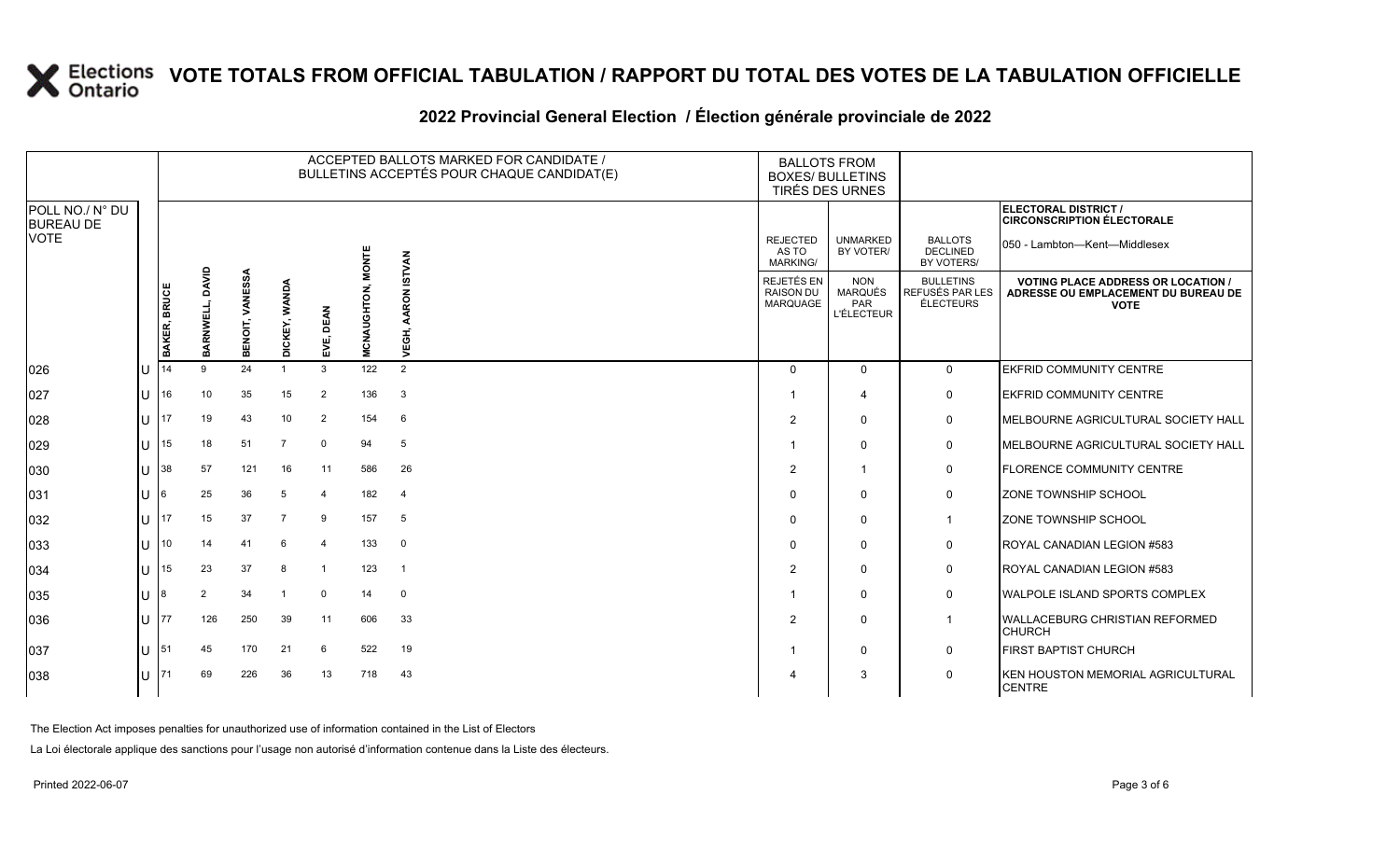#### **2022 Provincial General Election / Élection générale provinciale de 2022**

|                                     |   |                |                    |                        |                |                |              | ACCEPTED BALLOTS MARKED FOR CANDIDATE /<br>BULLETINS ACCEPTÉS POUR CHAQUE CANDIDAT(E) | <b>BALLOTS FROM</b><br><b>BOXES/ BULLETINS</b><br>TIRÉS DES URNES |                                                          |                                                  |                                                                                                 |
|-------------------------------------|---|----------------|--------------------|------------------------|----------------|----------------|--------------|---------------------------------------------------------------------------------------|-------------------------------------------------------------------|----------------------------------------------------------|--------------------------------------------------|-------------------------------------------------------------------------------------------------|
| POLL NO./ N° DU<br><b>BUREAU DE</b> |   |                |                    |                        |                |                |              |                                                                                       |                                                                   |                                                          |                                                  | <b>ELECTORAL DISTRICT /</b><br><b>CIRCONSCRIPTION ÉLECTORALE</b>                                |
| <b>VOTE</b>                         |   |                |                    |                        |                |                | <b>MONTE</b> | <b>ISTVAN</b>                                                                         | <b>REJECTED</b><br>AS TO<br><b>MARKING/</b>                       | <b>UNMARKED</b><br>BY VOTER/                             | <b>BALLOTS</b><br><b>DECLINED</b><br>BY VOTERS/  | 050 - Lambton-Kent-Middlesex                                                                    |
|                                     |   | BAKER, BRUCE   | DAVID<br>BARNWELL, | <b>BENOIT, VANESSA</b> | DICKEY, WANDA  | DEAN<br>EVË,   | MCNAUGHTON,  | ă<br>VEGH,                                                                            | REJETÉS EN<br><b>RAISON DU</b><br><b>MARQUAGE</b>                 | <b>NON</b><br><b>MARQUÉS</b><br>PAR<br><b>L'ÉLECTEUR</b> | <b>BULLETINS</b><br>REFUSÉS PAR LES<br>ÉLECTEURS | <b>VOTING PLACE ADDRESS OR LOCATION /</b><br>ADRESSE OU EMPLACEMENT DU BUREAU DE<br><b>VOTE</b> |
| 039                                 | U | 36             | 48                 | 87                     | 17             | $\overline{7}$ | 331          | 26                                                                                    | $\Omega$                                                          | $\Omega$                                                 | $\mathbf 0$                                      | <b>BRUNNER COMMUNITY CENTRE</b>                                                                 |
| 040                                 | U | 14             | 9                  | 43                     | 5              | 2              | 109          | 5                                                                                     | $\Omega$                                                          | -1                                                       | 2                                                | <b>U.A.W. HALL 251</b>                                                                          |
| 041                                 | U | $\overline{2}$ | 13                 | 22                     | 6              | $\overline{1}$ | 71           | 6                                                                                     | $\Omega$                                                          | -1                                                       | $\mathbf 0$                                      | <b>U.A.W. HALL 251</b>                                                                          |
| 042                                 | U | 37             | 35                 | 123                    | 14             | 7              | 210          | 15                                                                                    |                                                                   | $\Omega$                                                 | $\overline{2}$                                   | WALLACEBURG MOOSE LODGE NUMBER<br>1156                                                          |
| 043                                 | U | 17             |                    | 28                     | 3              | $\mathbf 0$    | 60           | $\overline{2}$                                                                        | -1                                                                | $\Omega$                                                 | 0                                                | KNIGHTS OF COLUMBUS HALL                                                                        |
| 044                                 | U | 19             | 11                 | 29                     | 5              | 3              | 72           | 2                                                                                     |                                                                   | $\Omega$                                                 | 0                                                | KNIGHTS OF COLUMBUS HALL                                                                        |
| 045                                 | U | 66             | 62                 | 130                    | 17             | 14             | 489          | 33                                                                                    | $\Omega$                                                          | $\Omega$                                                 | $\overline{2}$                                   | HIDDEN HILLS GOLF AND COUNTRY CLUB                                                              |
| 046                                 | U | 100            | 99                 | 163                    | 14             | 5              | 467          | 15                                                                                    |                                                                   | $\Omega$                                                 | 0                                                | É.S.C DE PAIN COURT                                                                             |
| 700                                 | U |                |                    | 6                      | 3              |                | 14           | 5                                                                                     | $\Omega$                                                          | 0                                                        | 0                                                | <b>FAIRFIELD PARK LONG-TERM CARE</b>                                                            |
| 701                                 | U |                | $\Omega$           | $\mathbf{0}$           | $\Omega$       | $\mathbf 0$    | 12           | $\mathbf 0$                                                                           |                                                                   | $\Omega$                                                 | $\mathbf 0$                                      | WALLACEBURG RETIREMENT RESIDENCE                                                                |
| 702                                 | U | 20             | $\mathbf 0$        | 11                     | 2              | $\overline{1}$ | 41           | $\mathbf 0$                                                                           | $\Omega$                                                          | $\Omega$                                                 | $\mathbf 0$                                      | <b>SEASONS RETIREMENT COMMUNITIES</b><br><b>STRATHROY</b>                                       |
| 703                                 | U |                | $\Omega$           | 5                      |                | $\mathbf 0$    | 12           | $\mathbf 0$                                                                           |                                                                   | $\Omega$                                                 | 0                                                | PARK STREET PLACE RETIREMENT                                                                    |
| 704                                 | U | 11             |                    | 3                      | $\overline{2}$ |                | 18           | $\mathbf 0$                                                                           | $\Omega$                                                          | 0                                                        | $\mathbf 0$                                      | COUNTRY MANOR ESTATES RETIREMENT<br><b>HOME</b>                                                 |

The Election Act imposes penalties for unauthorized use of information contained in the List of Electors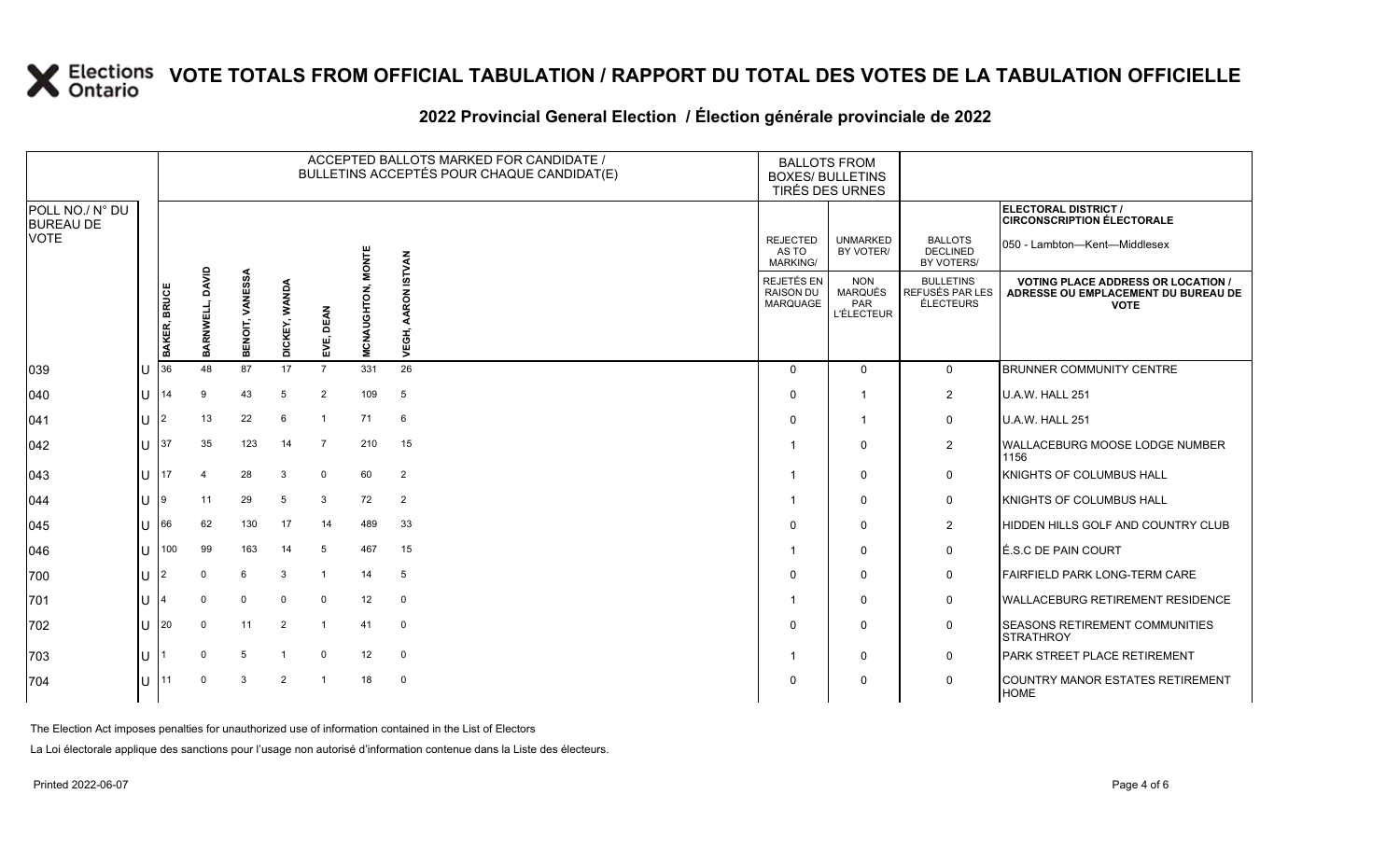#### **2022 Provincial General Election / Élection générale provinciale de 2022**

|                                     |                                       | ACCEPTED BALLOTS MARKED FOR CANDIDATE /<br>BULLETINS ACCEPTÉS POUR CHAQUE CANDIDAT(E) |                        |                |                     |                |                |                                                   | <b>BALLOTS FROM</b><br><b>BOXES/ BULLETINS</b><br>TIRÉS DES URNES |                                                  |                                                                                                 |                                                           |
|-------------------------------------|---------------------------------------|---------------------------------------------------------------------------------------|------------------------|----------------|---------------------|----------------|----------------|---------------------------------------------------|-------------------------------------------------------------------|--------------------------------------------------|-------------------------------------------------------------------------------------------------|-----------------------------------------------------------|
| POLL NO./ N° DU<br><b>BUREAU DE</b> |                                       |                                                                                       |                        |                |                     |                |                |                                                   |                                                                   |                                                  |                                                                                                 | ELECTORAL DISTRICT /<br><b>CIRCONSCRIPTION ÉLECTORALE</b> |
| <b>VOTE</b>                         |                                       |                                                                                       |                        |                |                     |                | <b>MONTE</b>   | <b>ISTVAN</b>                                     | <b>REJECTED</b><br>AS TO<br>MARKING/                              | <b>UNMARKED</b><br>BY VOTER/                     | <b>BALLOTS</b><br><b>DECLINED</b><br>BY VOTERS/                                                 | 050 - Lambton-Kent-Middlesex                              |
|                                     | BAKER, BRUCE                          | DAVID<br>BARNWELL,                                                                    | <b>BENOIT, VANESSA</b> | DICKEY, WANDA  | <b>DEAN</b><br>EVË, | MCNAUGHTON,    | AARON<br>VEGH, | <b>REJETÉS EN</b><br><b>RAISON DU</b><br>MARQUAGE | <b>NON</b><br>MARQUÉS<br>PAR<br><b>L'ÉLECTEUR</b>                 | <b>BULLETINS</b><br>REFUSÉS PAR LES<br>ÉLECTEURS | <b>VOTING PLACE ADDRESS OR LOCATION /</b><br>ADRESSE OU EMPLACEMENT DU BUREAU DE<br><b>VOTE</b> |                                                           |
| 705                                 | U                                     |                                                                                       |                        | 2              | $\Omega$            | $\mathbf 0$    | 14             | $\Omega$                                          | $\Omega$                                                          | $\mathbf{0}$                                     | $\mathbf 0$                                                                                     | NORTH LAMBTON LODGE                                       |
| 706                                 | lU.                                   | 15                                                                                    |                        | $\overline{4}$ | $\Omega$            | -1             | 8              | $\mathbf{1}$                                      | $\Omega$                                                          | $\mathbf{0}$                                     | 0                                                                                               | <b>WATFORD QUALITY CARE CENTRE</b>                        |
| 707                                 | U                                     | 16                                                                                    |                        | 2              |                     | 2              | 15             | $\mathbf 0$                                       | $\Omega$                                                          |                                                  | 0                                                                                               | <b>BROOKSIDE RETIREMENT LIVING</b>                        |
| 708                                 | ПJ                                    |                                                                                       |                        | 2              | $\Omega$            | 0              | 12             | $\mathbf{1}$                                      | $\Omega$                                                          |                                                  | 0                                                                                               | CHARTWELL PARKHILL LONG TERM CARE                         |
| 709                                 | lU.                                   |                                                                                       |                        | 0              | $\overline{2}$      | $\mathbf 0$    | 5              | $\mathbf 0$                                       | $\overline{2}$                                                    | $\mathbf{0}$                                     | 0                                                                                               | <b>CRAIGHOLME NURSING HOME-LTC</b>                        |
| 710                                 | U                                     | l2                                                                                    |                        | $\mathbf 0$    | $\overline{2}$      | $\mathbf{1}$   | 14             | $\overline{1}$                                    | $\Omega$                                                          | $\mathbf 0$                                      | 0                                                                                               | <b>BABCOCK COMMUNITY CARE CENTRE</b>                      |
| 711                                 | $1J$ 10                               |                                                                                       |                        | $\overline{4}$ | 0                   | $\mathbf 0$    | 21             | 3                                                 |                                                                   | $\mathbf{0}$                                     | $\mathbf 0$                                                                                     | <b>STRATHMERE LODGE</b>                                   |
| 712                                 | lU.                                   | l2                                                                                    |                        | 2              |                     | $\mathbf 0$    | 3              | $\mathbf{1}$                                      | $\Omega$                                                          | $\mathbf{0}$                                     | $\mathbf 1$                                                                                     | <b>CREST SUPPORT SERVICES</b>                             |
| 713                                 | lu                                    | 111                                                                                   | $\overline{2}$         | 5              |                     | $\mathbf 0$    | 13             | $\mathbf 0$                                       | $\Omega$                                                          | $\mathbf{0}$                                     | 0                                                                                               | <b>SPRUCEDALE CARE CENTRE</b>                             |
| 714                                 | $\lfloor \rfloor$ $\lfloor 3 \rfloor$ |                                                                                       | $\Omega$               | 2              | 3                   | $\overline{1}$ | 3              | $\overline{1}$                                    | $\Omega$                                                          | $\Omega$                                         | 0                                                                                               | <b>STRATHROY RESIDENCE</b>                                |
| 715                                 | U                                     | 15                                                                                    |                        | 11             | $\overline{2}$      | $\overline{1}$ | 14             | $\mathbf{1}$                                      | 3                                                                 | $\mathbf 0$                                      | $\overline{1}$                                                                                  | <b>COUNTRY TERRACE NURSING HOME</b>                       |
| 716                                 | $ U $ <sup>6</sup>                    |                                                                                       |                        | $\overline{7}$ | $\overline{2}$      | $\mathbf 0$    | 8              | $\overline{2}$                                    |                                                                   | 4                                                | 0                                                                                               | MIDDLESEX TERRACE NURSING HOME                            |
| 717                                 | lU.                                   | 12                                                                                    | 3                      | 3              | $\mathbf 0$         | 0              | $\overline{7}$ | 2                                                 |                                                                   | $\mathbf{0}$                                     | 0                                                                                               | JAKES HOUSE COMMUNITY RESIDENCE                           |
| 718                                 | U                                     |                                                                                       |                        | 6              | $\mathbf{0}$        | $\Omega$       | 3              | $\mathbf 0$                                       |                                                                   | $\Omega$                                         |                                                                                                 | <b>ONEIDA LONG TERM CARE</b>                              |

The Election Act imposes penalties for unauthorized use of information contained in the List of Electors